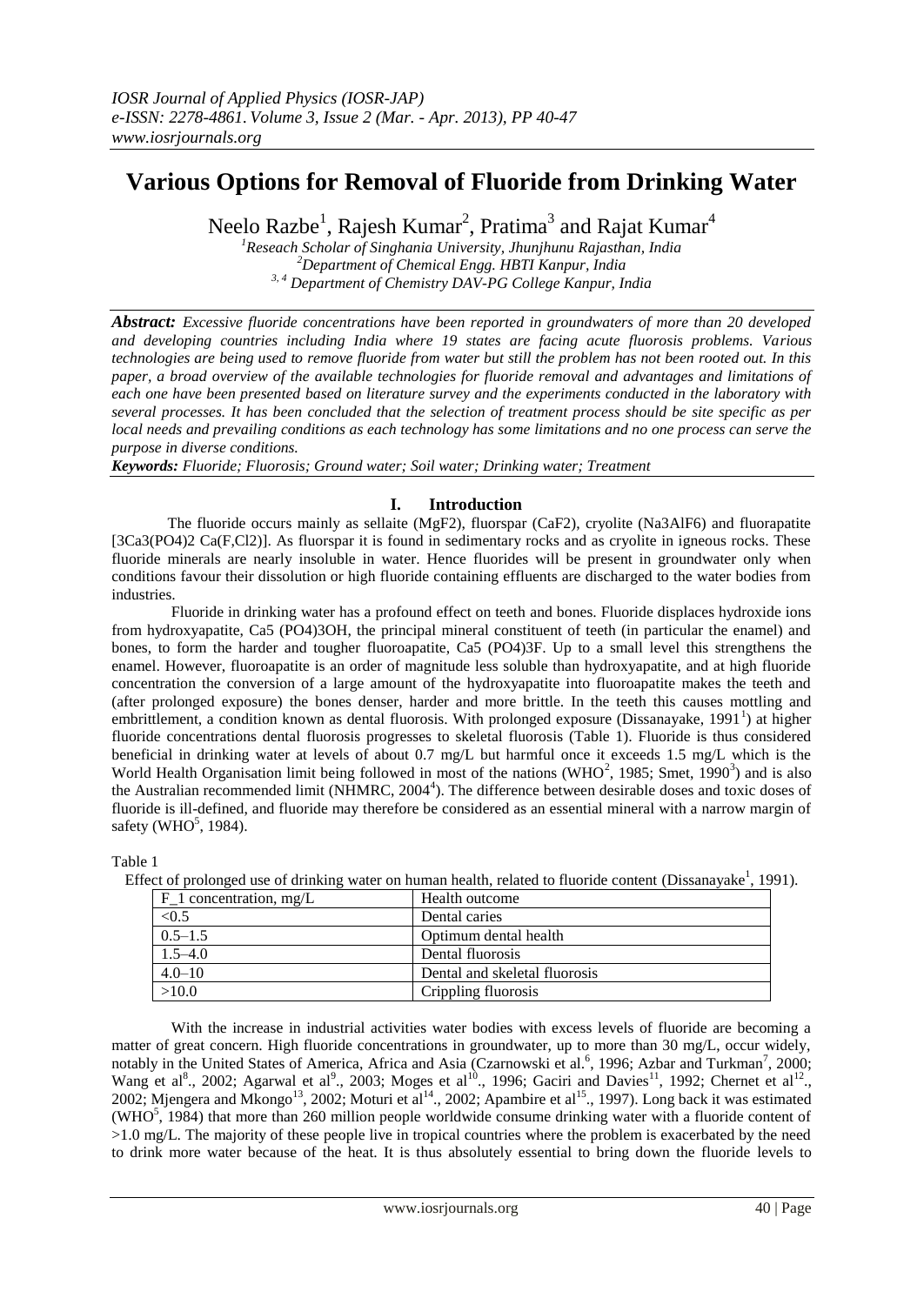acceptable limits for which tremendous research and development efforts are being put all over the world. The present paper reviews the techniques available and ongoing efforts for fluoride removal from drinking water.

#### **II. Occurrence and sources**

Fluoride in minute quantity is an essential component for normal mineralization of bones and formation of dental enamel [16]. However, its excessive intake may result in slow, progressive crippling scourge known as fluorosis. There are more than 20 developed and developing nations that are endemic for fluorosis. These are Argentina, U.S.A., Morocco, Algeria, LibyaEgypt, Jordan, Turkey, Iran, Iraq, Kenya, Tanzania, S. Africa, China, Australia, New Zealand, Japan, Thailand, Canada, Saudi Arabia, Persian Gulf, Sri Lanka, Syria, India, etc. [17]. In India, itwas first detected in Nellore district of Andhra Pradesh in 1937 [18].

#### **2.1 Fluoride-related health effects**

A total of 17 (out of 32) States are reported to have endemic fluorosis in India ( $FRRDF<sup>19</sup>$ , 1999; Yadav et al<sup>20</sup>., 1999). In 1987, it was estimated that  $25$  million people were suffering from fluorosis (FRRDF<sup>19</sup>, 1999).

#### **2.2 Dental fluorosis**

The prevalence of dental fluorosis has been investigated in Rajasthan by Choubisa et  $al^{21}$ . (1997). Prevalence rates were observed in 15 tribal villages with fluoride concentrations of 0.3–10.8 mg l–1. At mean fluoride concentrations of 1.4 and 6 mg l–1, dental fluorosis was seen in 25.6 per cent and 84.4 per cent of school children (< 16 years) and 23.9 per cent and 96.9 per cent of adults respectively. Kodali et al<sup>22</sup>. (1994) reported dental mottling in 76 per cent of children in the 5–10 year age group and 84 per cent of children in the 10–15 year age group in Kodabakshupally, Sarampet and Sivannagudem. Yadav and Lata<sup>23</sup> (2003) examined the prevalence of dental fluorosis at lower drinking-water fluoride concentrations (mean concentrations between 1.93 and 2.14 mg l–1) in the Jhajjar district, Haryana. Over 50 per cent of the children examined were found to be affected by dental fluorosis. Reddy and Prasad<sup>24</sup>(2003) reported dental fluorosis levels of 43 per cent in the Anantapur district of Andhra Pradesh, where drinking- water fluoride concentrations ranged between 1.2 and 2.1  $mg$  l–1.

#### 2.3 **Skeletal fluorosis**

Endemic skeletal fluorosis was reported from India in the 1930s. It was observed first in Andhra Pradesh bullocks used for ploughing, when farmers noticed the bullocks inability to walk, apparently due to painful and stiff joints. Several years later the same disease was observed in humans (Short et al.<sup>25</sup>, 1937). Choubisa et al*.* (1997) examined the prevalence of skeletal fluorosis in Rajasthan in adults exposed to mean fluoride levels of 1.4 and 6 mg l–1. At 1.4 mg l–1 over 4 per cent of adults were reported to be affected, while at 6 mg l–1, 63 per cent of adults were reported to be affected. The prevalence was found to be higher in males and increased with increasing fluoride levels and age. In Andhra Pradesh, Reddy and Prasad (2003) found skeletal fluorosis affecting between 0.2 and 1 per cent of the population examined, where the maximum drinking-water fluoride concentration was 2.1 mg l–1.

#### **2.4 Exposure, fluorosis and fluoride concentrations**

At least 17 States are affected by elevated fluoride levels in drinking-water, namely; Andhra Pradesh, Assam, Bihar, Delhi, Gujarat, Haryana, Jammu and Kashmir, Kamataka, Kerala, Madhya Pradesh, Maharashtra, Orissa, Punjab, Country Data 105 Rajasthan, Tamil Nadu, Uttar Pradesh and West Bengal. These have been progressively identified since the first report by Short et al<sup>23</sup>. (1937), with Assam being the most recently identified State with high fluoride levels associated with endemic fluorosis. Not all States are equally affected and the number of districts with endemic fluorosis within each State varies (FRRDF, 1999). Nine out of eighteen districts in West Bengal were recently identified as having fluoride contaminated groundwater (Ministry of Water Resources<sup>26</sup>, 2004). It has been estimated that the total population consuming drinking-water containing elevated levels of fluoride is over 66 million (FRRDF, 1999). The distribution of fluoride in Indian ground waters is shown in Table 2.

 In Rajasthan, fluoride concentrations have been found to vary between 0.6 mg l–1 and 69.7 mg l–1 (Gupta<sup>2</sup>, 1999). In Haryana, the highest fluoride concentration was found in the village of Karoli and was recorded at 48 mg l–1 (Kim-Farley, pers. com.). Meenakshi et al<sup>28</sup>. (2004) reported fluoride levels of between 0.3 and 6.9 mg l-1 in four villages in the Jind district of Haryana.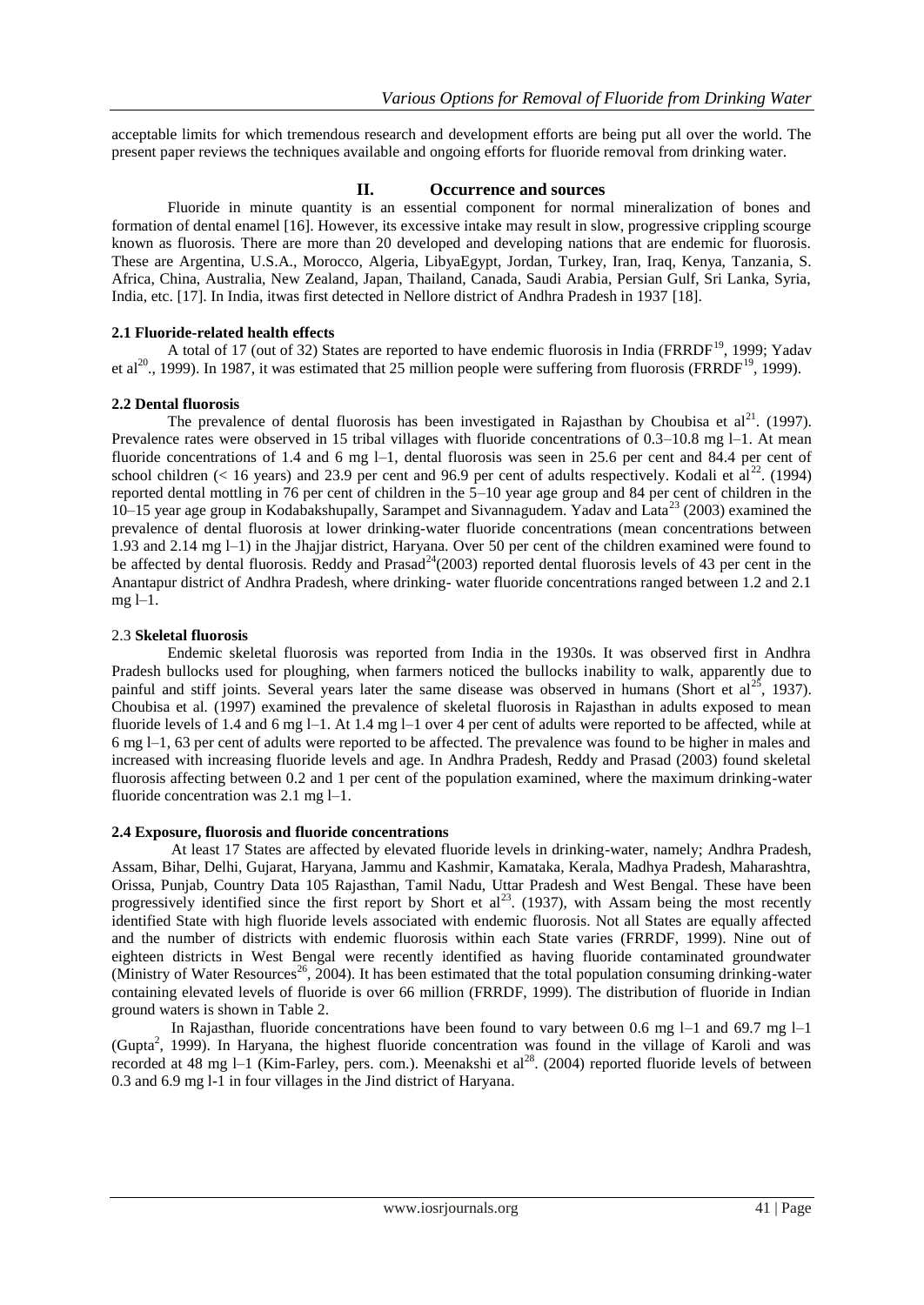| <b>Region/State</b> | <b>Fluoride concentration</b><br>$(mgl-1)$ | <b>Maximum severity of</b><br>fluorosis observed |
|---------------------|--------------------------------------------|--------------------------------------------------|
| North-West India    | $0.4 - 19$                                 | Severe                                           |
| Central India       | $0.2 - 10$                                 | Moderate                                         |
| South India         | $0.2 - 20$                                 | Severe                                           |
| Deccan Province     | $0.4 - 8$                                  | Moderate                                         |

| Table 2 Fluoride concentrations reported in ground waters of India |  |  |
|--------------------------------------------------------------------|--|--|
|--------------------------------------------------------------------|--|--|

Sources: Agarwal et al. (1997); Yadav et al. (1999)

#### **2.5 Mitigation measures**

Formal mitigation measures were undertaken from 1987, when the Government of India made a commitment to provide safe water to the rural community (i.e. those most affected by fluorosis). Since 1987, numerous programmes aimed at fully identifying the problem, along with developing fluoride removal techniques have been implemented (FRRDF, 1999). In the Dungarpur district of Rajasthan, activated alumina and Nalgonda defluoridation are practised. Defluoridation kits have been distributed at household level under thesponsorship of UNICEF and active community participation has been observed with the result that it has been reported that the ongoing Fluorosis Mitigation Programme is sustainable (Vaish and Vaish<sup>29</sup>, 2000). In Andhra Pradesh the use of check dams, to dilute fluoride concentrations in groundwater, has been investigated (Bhagavan and Raghu<sup>30</sup>, 2005). The check dams, which are rainwater harvesting structures, are designed to provide artificial recharge of groundwater. In over 50 per cent of cases, the check dams were found to reduce fluoride concentrations in groundwater.

## **2.6. Other problems**

This aspect of fluorosis is often overlooked because of the notion prevailing that fluoride only affects bones and teeth. Besides skeletal and dental fluorosis, excessive consumption of fluoride may lead to muscle fibre degeneration, lowhaemoglobinlevels, deformities in RBCs, excessive thirst, headache, skin rashes, nervousness, neurological manifestations (it affects brain tissue similar to the pathological changes found in humans with Alzheimer's disease), depression, gastrointestinal problems, urinary tract malfunctioning, nausea, abdominal pain, tingling sensation in fingers and toes, reduced immunity, repeated abortions or still births, male sterility, etc. It is also responsible for alterations in the functional mechanisms of liver, kidney, digestive system, respiratory system, excretory system, central nervous system and reproductive system, destruction of about 60 enzymes. The effects of fluoride in drinking water on animals are analogous to those on human beings. The continuous use of water having high fluoride concentration also adversely affects the crop growth.

## **III. Various Options For Removal Of Fluoride**

A community with excessive fluoride in its water supply may meet the local MCL in one or more of several ways. Fluoride poisoning can be prevented or minimized by:

1. Using alternate water sources.

- 2. By improving the nutritional status of population at risk.
- 3. By removing excess fluoride (defluoridation).

#### **3.1. Alternate water sources**

Alternate water sources include surface water, rainwater and low-fluoride groundwater. Since surface water is often heavily contaminated with biological and chemical pollutants, it cannot be used for drinking purposes without treatment and disinfection making it too expensive and complex for application in poor communities. Rainwater is usually a much cleaner water source and may provide a low-cost simple solution. The problem however is its uneven distribution limited storage capacity in communities or households. The fact that fluoride is unevenly distributed in groundwater and its concentration keeps on changing with time both vertically and horizontally, implies that every well has to be tested individually and regular monitoring has to be done, which is not always possible in rural areas. Thus the option of using alternate water sources has its own limitations.

#### **3..2. Better nutrition**

Clinical data indicate that adequate calcium intake is directly associated with a reduced risk of dental fluorosis [31]. Vitamin C also safeguards against the risk [32]. Though, measures to improve the nutritional status of an affected population might be an effective supplement to the technical solutions of the problem, practically it sounds non-feasible.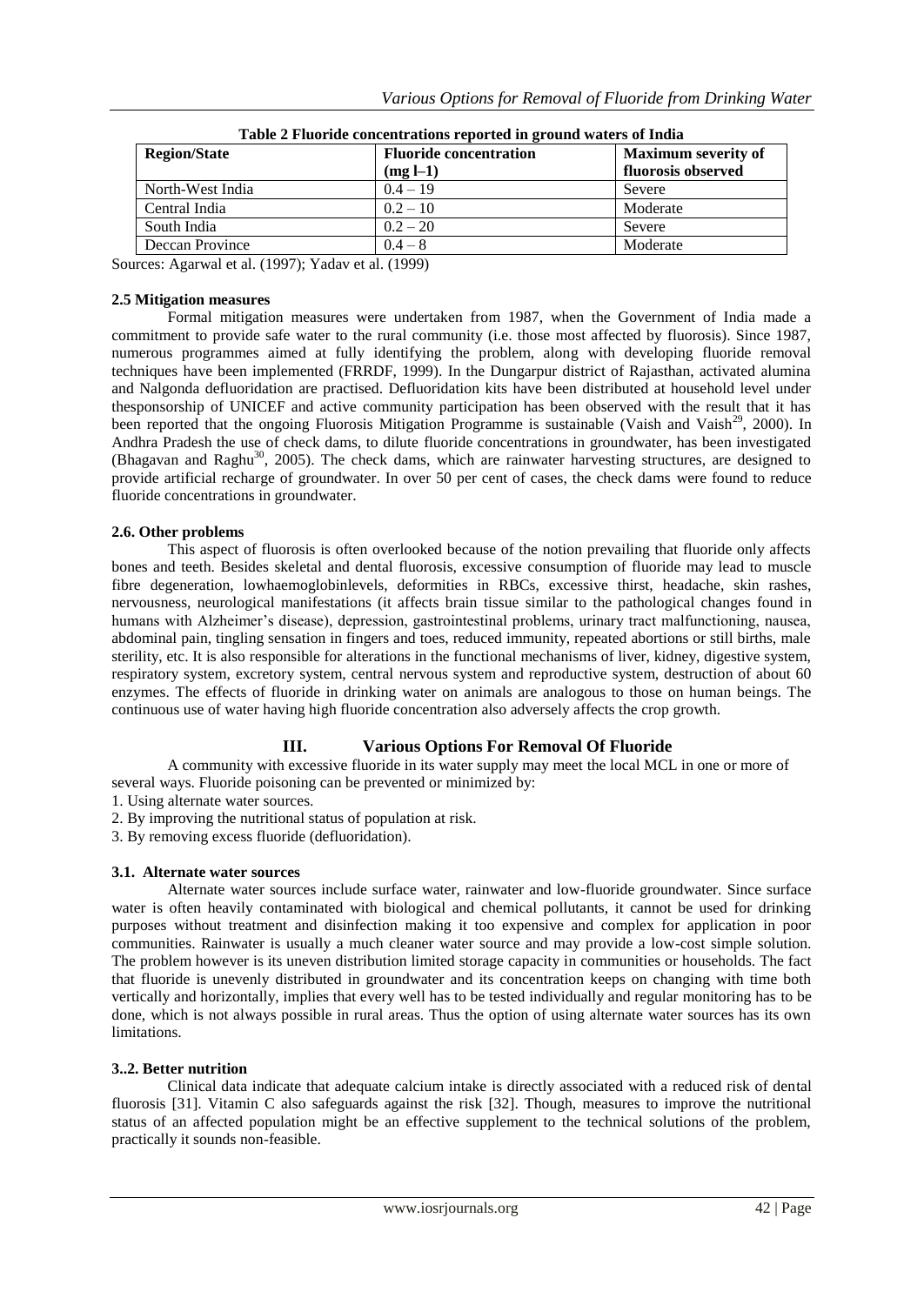## **3.3. Defluoridation of water**

Defluoridation of drinking water is the only practicable option to overcome the problem of excessive fluoride in drinking water, where alternate source is not available. During the years following the discovery of fluoride as the cause of fluorosis, extensive research has been done on various methods for removal of fluoride from water and wastewater. These methods are based on the principle of adsorption [33], ion-exchange[34], precipitation–coagulation [35,36], membrane separation process [37,38], electrolytic defluoridation [39], electrodialysis [40–42], etc.

## **3..3.1. Adsorption.**

**Several adsorbent materials have been** tried in the past to find out an efficient and economical defluoridating agent. Activated alumina, activated carbon, activated alumina coated silica gel, calcite, activated saw dust, activated coconut shell carbon and activated fly ash, groundnut shell,coffee husk, rice husk, magnesia, serpentine, tricalcium phosphate, bone charcoal, activated soil sorbent, carbion, defluoron-1, defluoron-2, etc., are different adsorbent materials reported in the literature [43–51]. The most commonly used adsorbents are activated alumina and activated carbon. The fluoride removing efficiency of activated alumina gets affected by hardness and surface loading (the ratio of total fluoride concentration to activated alumina dosage). Chloride does not affect the defluoridation capacity of activated alumina. The process is pH specific, so pH of the solution should be between 5.0 and 6.0 because at  $pH > 7$ , silicate and hydroxide become stronger competitor of the fluoride ions for exchange sites on activated alumina and at pH less than 5, activated alumina gets dissolved in acidic environment leading to loss of adsorbing media [52]. The process is highly selective but it has low adsorption capacity, poor physical integrity, requires acidification and pretreatment and its effectiveness for fluoride removal reduces after each regeneration. Mckee and Johnston 1934, investigated the use of powdered activated carbon for fluoride removal and achieved good results [53]. The process is pH dependent with good results only at pH 3.0 or less. Therefore, the use of this material is expensive due to need of pH adjustment. Activated alumina technique for defluoridation is being propagated in several villages by the voluntary organizations funded by UNICEF or other agencies to provide safe drinking water. Sarita Sansthan, Udaypur, Rajasthan is disseminating the technique with the practical assistance of UNICEF by providing a bucket (approximately 20 L capacity) fitted with a microfilter at the bottom containing 5 kg of activated alumina.

#### **3..3.1.1. Advantages.**

- The process can remove fluoride up to 90%.
- Treatment is cost-effective.

#### **3..3.1.2. Limitations.**

- The process is highly dependent on pH and works best only in a narrow pH range (5–6).
- High concentration of total dissolved salts (TDS) can result in fouling of the alumina bed.
- Presence of sulfate, phosphate or carbonate results in ionic competition.
- The process has low adsorption capacity, poor integrity and needs pretreatment.

• The regeneration is required after every 4–5 months and effectiveness of adsorbent for fluoride removal reduces after each regeneration.

• Disposal of fluoride laden sludge and concentrated regenerant is also a problem.

#### **3.3.2. Ion-exchange***.*

Fluoride can be removed from water supplies with a strongly basic anion-exchange resin containing quarternary ammonium functional groups. The removal takes place according to the following reaction:

# Matrix-NR3+Cl− +F−→ Matrix-NR3+F− +Cl−

. The fluoride ions replace the chloride ions of the resin. This process continues until all the sites on the resin are occupied. The resin is then backwashed with water that is supersaturated with dissolved sodium chloride salt. New chloride ions then replace the fluoride ions leading to recharge of the resin and starting the process again. The driving force for the replacement of chloride ions from the resin is the stronger electronegativity of the fluoride ions

#### **3..3.2.1. Advantages.**

• Removes fluoride up to 90–95%.

• Retains the taste and colour of water intact.

#### **3.3.2.2. Limitations.**

• Efficiency is reduced in presence of other ions like sulfate, carbonate, phosphate and alkalinity.

• Regeneration of resin is a problem because it leads to fluoride rich waste, which has to be treated separately before final disposal.

• The technique is expensive because of the cost of resin, pretreatment required to maintain the pH, regeneration andwaste disposal.

• Treated water has a very low pH and high levels of chloride.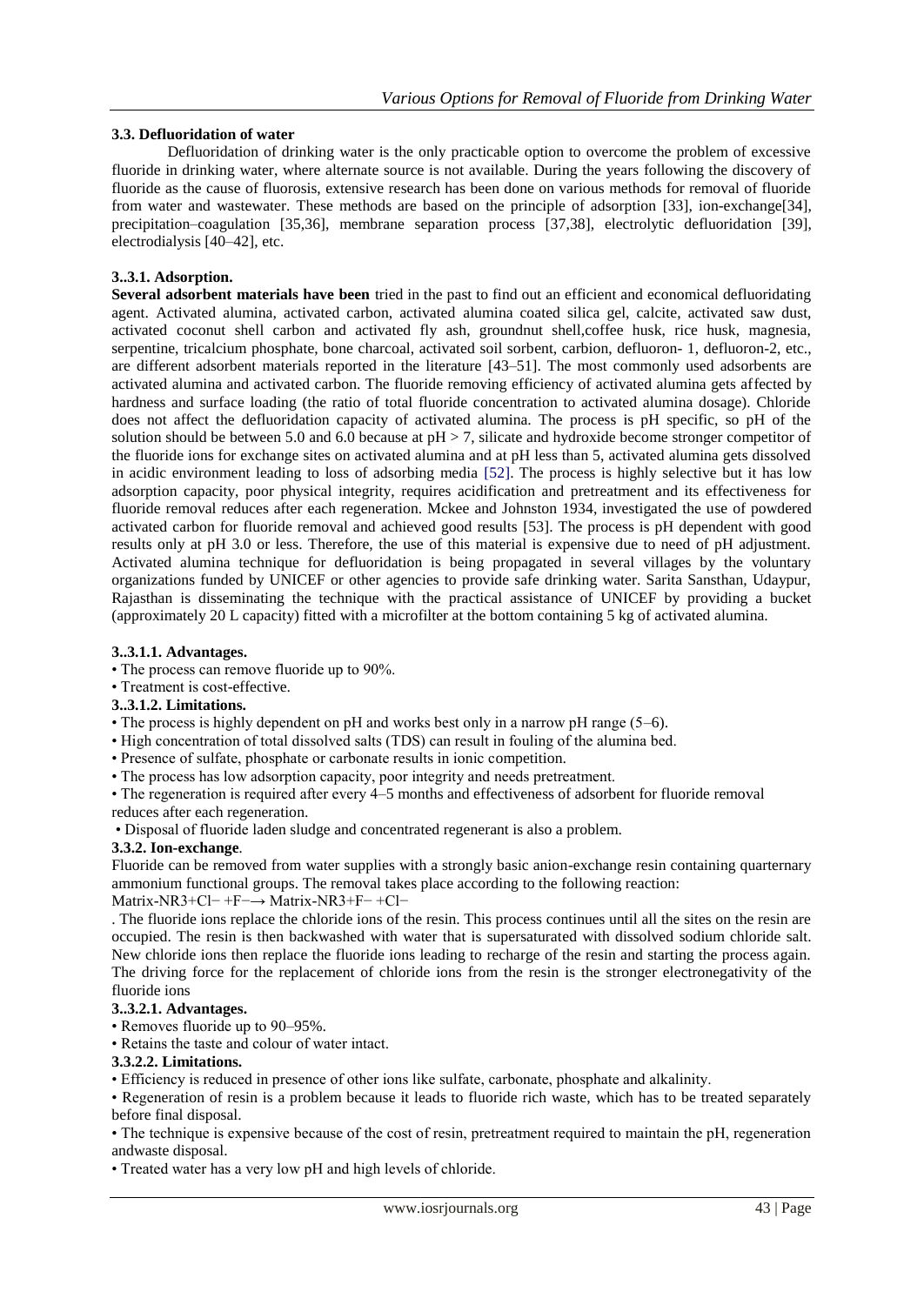## **3.3.3. Coagulation–precipitation***.*

Lime and alum are the most commonly used coagulants. Addition of lime leads to precipitation of fluoride as insoluble calcium fluoride and raises the pH value of water upto 11–12.  $Ca(OH)2 + 2F$ <sup>--</sup>  $CaF2 + 2OH$ -

As lime leaves a residue of 8.0 mg F−/L, it is used only in conjunction with alum treatment to ensure the proper fluoride removal [54–56]. As a first step, precipitation occurs by lime dosing which is followed by a second step in which alum is added to cause coagulation. When alum is added to water, essentially two reactions occur. In the first reaction, alum reacts with some of the alkalinity to produce insoluble aluminium hydroxide [Al(OH)3]. In the second reaction, alum reacts with fluoride ions present in the water. The best fluoride removal is accomplished at pH range of 5.5–7.5 [57].

## **3.3.3.1. Advantages.**

• The Nalgonda technique of defluoridation is based on combined use of alum and lime in a two-step process and has been claimed as the most effective technique for fluoride removal• Under Rajiv Gandhi DrinkingWater Mission, several fill and draw (F&D) type and handpump attached (HPA) plants based on Nalgonda technique have come up in rural areas for which design and technology has been developed by NEERI, Nagpur.

## **3.3.3.2. Limitations***.*

After having 10 years experience with these plants, the following serious drawbacks have been experienced:

• The process removes only a smaller portion of fluoride (18–33%) in the form of precipitates and converts a greater portion of ionic fluoride (67–82%) into soluble aluminium fluoride complex ion, and therefore this technology is erroneous. Also, as the soluble aluminium fluoride complex is itself toxic, adoption of Nalgonda technique for defluoridation of water is not desirable [60].

• Due to use of aluminium sulfate as coagulant, the sulfate ion concentration increases tremendously and in few cases, it crosses the maximum permissible limit of 400 mg/L, which

causes cathartic effect in human beings.

• The residual aluminium in excess of 0.2 mg/L in treated water causes dangerous dementia disease as well as pathophysiological, neurobehavioural, structural and biochemical changes. It also affects musculoskeletal, respiratory, cardiovascular, endocrine and reproductive systems [61].

• Due to organoleptic reasons, users do not like the taste of treated water.

• Regular analysis of feed and treatedwater is required to calculate the correct dose of chemicals to be added, because water matrix keeps on changing with time and season as evident from our earlier studies conducted in laboratory.

• Maintenance cost of plant is very high. On an average as experienced in the recent years, a plant of 10,000 L per day capacity requires Rs. 3000 every month on maintenance.

• The process is not automatic. It requires a regular attendant for addition of chemicals and looking after treatment process.

• Large space is required for drying of sludge.

• Silicates have adverse effect on defluoridation by Nalgonda technique. Temperature also affects the defluoridation capacity.

## **3..3.4. Membrane process.**

Although various conventional techniques of water purification described earlier are being used at present to solve the problem of groundwater pollution, none of them is user-friendly and cost-effective technique due to some or the other limitation and has either no or very long pay back period. In the recent years, RO membrane process has emerged as a preferred alternative to provide safe drinking water without posing the problems associated with other conventional methods. RO is a physical process in which the contaminants are removed by applying pressure on the feed water to direct it through a semipermeable membrane. The process is the reverse of natural osmosis as a result of the applied pressure to the concentrated side of the membrane, which overcomes the natural osmotic pressure. RO membrane rejects ions based on size and electrical charge. The factors influencing themembrane selection are cost, recovery, rejection, raw water characteristics and pretreatment. Efficiency of the process is governed by different factors such as raw water characteristics, pressure, temperature and regular monitoring and maintenance, etc. There are two types of membranes that can remove fluoride from water: NF and RO. NF is a relatively low pressure process that removes primarily the larger dissolved solids as compared to RO. Conversely, RO operates at higher pressures with greater rejection of all dissolved solids. Fluoride removal efficiencies upto 98% by membrane processes have been documented by many researchers. In the past, the use of membrane technology for water treatment, particularly for drinking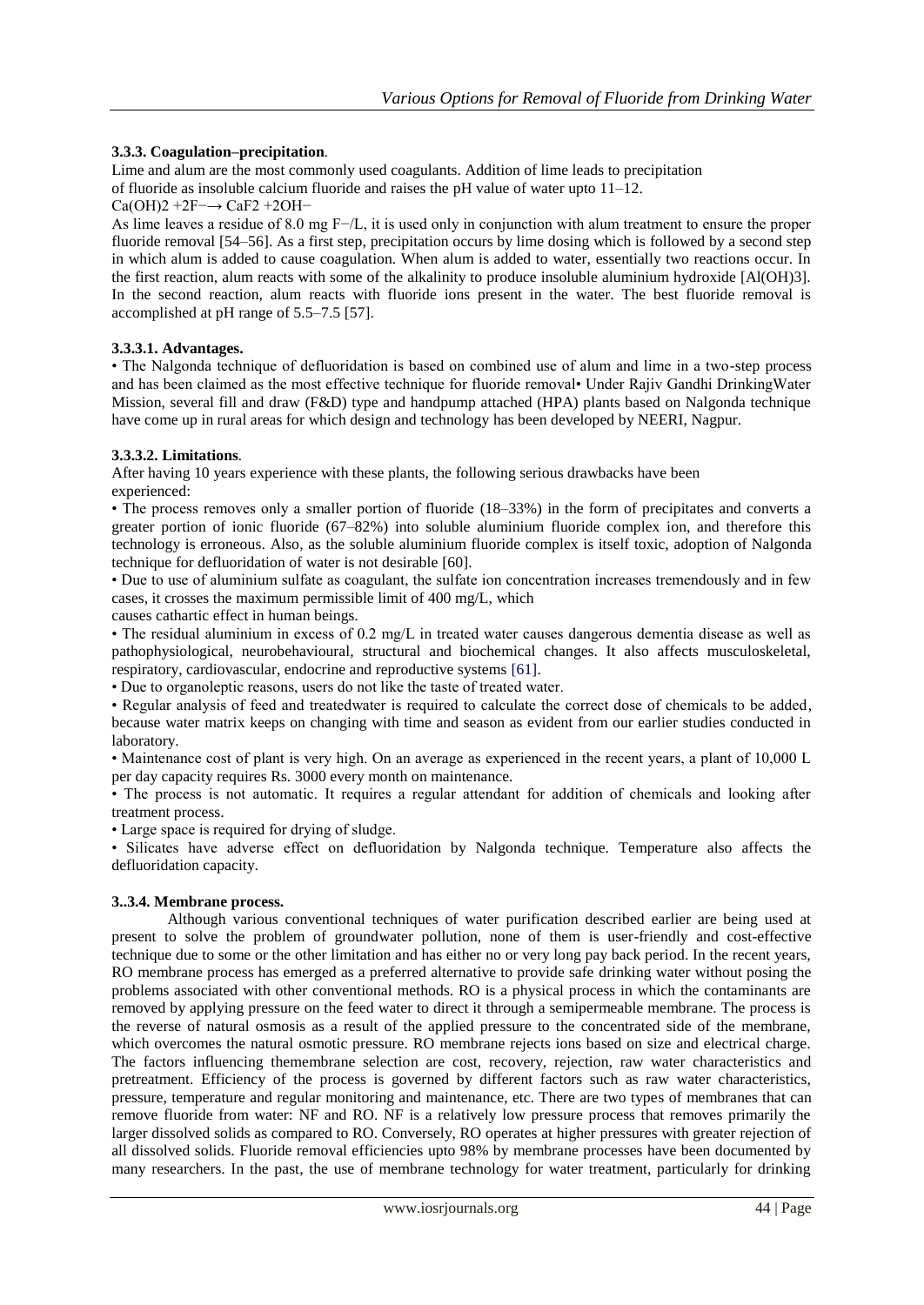water production had been considered uneconomical in comparison with conventional means, but in the recent years the increased demand and contamination of water, rise in water quality standards and the problems associated with other methods have led to reconsideration of membrane technology for water purification. The progressive technical improvements in design and materials of the membranes have made the water treatment process economically competitive and highly reliable. Also, the capital and operational costs of RO plant go on decreasing with increasing plant capacity [62]. Thus with improved management, this new technology for drinking water production might be the best option. Furthermore, membrane processes present several advantages as compared with other treatment methods [63].

#### **3.3.4.1. Advantages.**

• The process is highly effective for fluoride removal. Membranes also provide an effective barrier to suspended solids, all inorganic pollutants, organic micropollutants, pesticides and microorganisms, etc.

• The process permits the treatment and disinfection of water in one step.

• It ensures constant water quality.

• No chemicals are required and very little maintenance is needed.

• Life of membrane is sufficiently long, so problem of regeneration or replacement is encountered less frequently.

• It works under wide pH range.

• No interference by other ions is observed.

The process works in a simple, reliable automated operating regime with minimal manpower using compact modular model.

#### **3.3.4.2. Limitations.**

• It removes all the ions present in water, though some minerals are essential for proper growth, remineralization is required after treatment.

• The process is expensive in comparison to other options.

• The water becomes acidic and needs pH correction.

• Lot of water gets wasted as brine.

• Disposal of brine is a problem.

• The performance of all the above processes has been tested in the laboratory.Acomparative analysis of the fluoride removal by various processes is presented in Table 5.

## **IV. Conclusion**

The literature survey and the laboratory experiments have indicated that each of the discussed techniques can remove fluoride under specified conditions. The fluoride removal efficiency varies according to many site-specific chemical, geographical and economic conditions, so actual applications may vary from the generalizations made. Any particular process, which is suitable at a particular region may not meet the requirements at some other place. Therefore, any technology should be tested using the actual water to be treated before implementation in the field.

#### **References**

- [1] Dissanayake, C.B., 1991. The fluoride problem in the groundwater of Sri Lanka environmental management and health. Int. J. Environ. Stud. 19, 195–203.
- [2] WHO, 1985. Guidelines for Drinking Water Quality, vol. 3. World Health Organization, Geneva, pp. 1–2.
- [3] Smet, J., 1990. Fluoride in drinking water. In: Frencken, LE (Ed.), Endemic Fluorosis in Developing Countries Causes, Effects and Possible Solution: Report of a Symposium Held in Delft, The Netherlands. Netherlands Organisation for Applied Scientific Research.
- [4] NHMRC, 2004. Australian Drinking Water Guidelines. National Health and Medical ResearchCouncil.http://www.nhmrc.gov.au/publications/synopses/\_files/adwg\_11\_06\_fact\_sheets.pdf.
- [5] WHO, 1984. Guidelines for Drinking Water Quality. In: Health Criteria and Other Supporting Information, second ed., vol. 2. World Health Organization, Geneva
- [6] Czarnowski, W., Wrzesniowska, K., Krechniak, J., 1996. Fluoride in drinking water and human urine in Northern and Central Poland. Sci. of the Total Environ. 191, 177–184.
- [7] Azbar, N., Turkman, A., 2000. Defluoridation in drinking waters. Water Sci. and Technol. 42, 403–407.
- [8] Wang, W.Y., Li, R.B., Tan, J.A., Luo, K.L., Yang, L.S., Li, H.R., Li, Y.H., 2002. Adsorption and leaching of fluoride in soils of China. Fluoride 35, 122–129
- [9] Agarwal, M., Rai, K., Shrivastav, R., Dass, S., 2003. Defluoridation of water using amended clay. J. Cleaner Produc. 11, 439–444.
- [10] Moges, G., Zewge, F., Socher, M., 1996. Preliminary investigations on the defluoridation of water using fired clay chips. J. Afr. Earth Sci. 21, 479–482
- [11] Gaciri, S.J., Davies, T.C., 1992. The occurrence and geochemistry of fluoride in some natural waters of Kenya. J. Hydrol. 143, 395– 412.
- [12] Chernet, T., Trafi, Y., Valles, V., 2002. Mechanism of degradation of the quality of natural water in the lakes region of the Ethiopian rift valley. Water Res. 35, 2819–2832.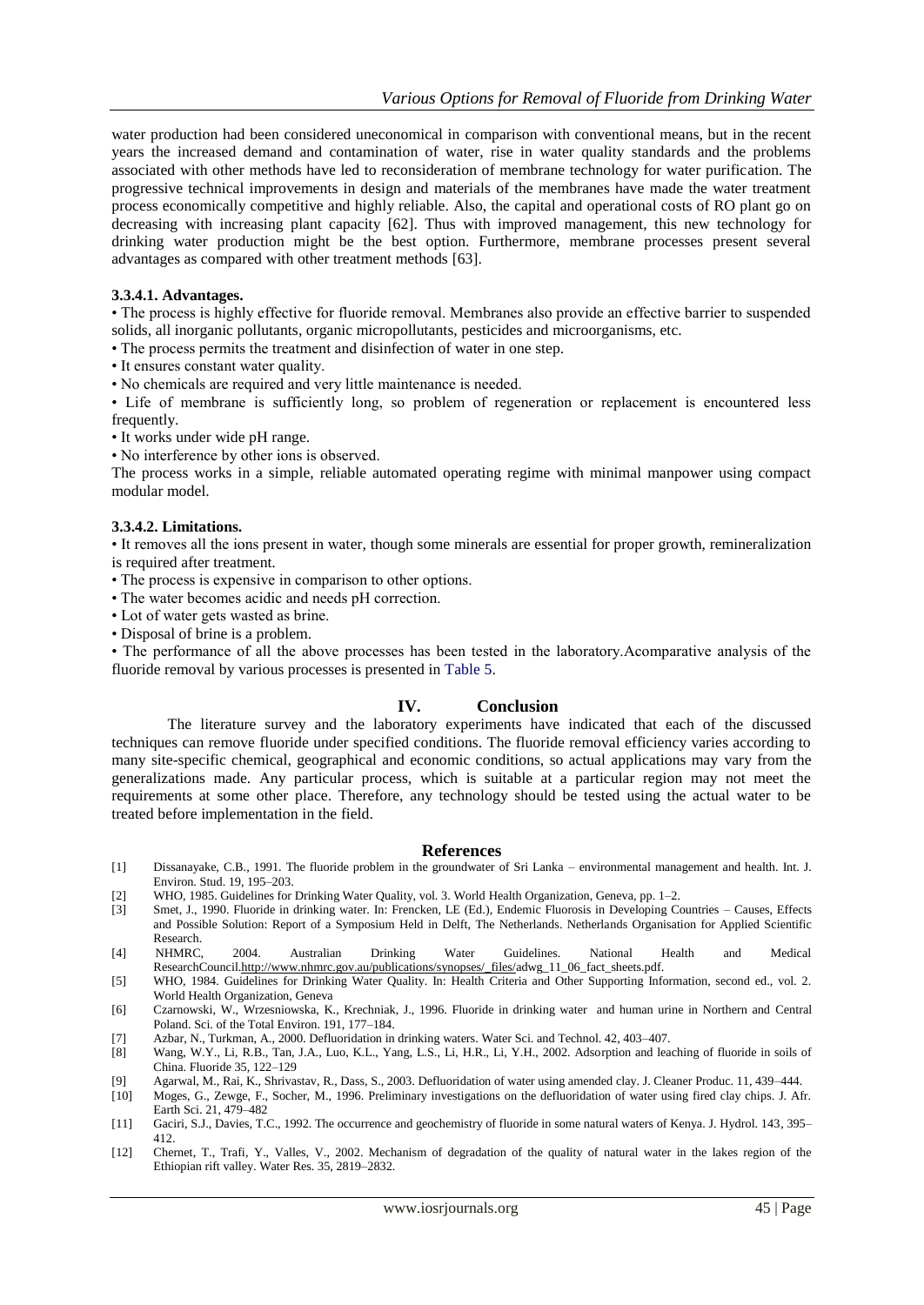- [13] Mjengera, H., Mkongo, G., 2002. Appropriate defluoridation technology for use in fluorotic areas in Tanzania. 3rd WaterNet Symposium Water Demand Management for Sustainable Development.
- [14] Moturi, W.K.N., Tole, M.P., Davies, T.C., 2002. The contribution of drinking water towards dental fluorosis: a case study of Njoro division, Nakuru district, Kenya. Environ. Geochem. and Health 24, 123–130.
- [15] Apambire, W.B., Boyle, D.R., Michel, F.A., 1997. Geochemistry, genesis and health implications of fluoriferous groundwaters in the upper regions of Ghana. Environ. Geol. 33, 13–24.
- [16] M.C. Bell, T.G. Ludwig, The supply of fluoride to man: ingestion from water, in: Fluorides and Human Health,WHOMonograph Series 59,World Health Organization, Geneva, 1970.
- [17] N. Mameri, A.R. Yeddou, H. Lounici, H. Grib, D. Belhocine, B. Bariou, Defluoridation of septentrional Sahara water of North Africa by electrocoagulation process using bipolar aluminium electrodes, Water Res. 32 (5) (1998) 1604–1610.
- [18] W.E. Shortt, Endemic fluorosis in Nellore District, South India, Ind. Med. Gazette (1937) 72–396.
- [19] FRRDF 1999 State of Art Report on the Extent of Fluoride in Drinking Water and the Resulting Endemicity in India. Fluorosis Research and Rural Development Foundation, New Delhi.
- [20] Yadav, S., Khan, T.I., Gupta, S., Gupta, A.B. and Yadava, R.N. 1999 Fluorosis in India with special reference to Rajasthan. In: Proceedings of the International Conference on Water, Environment, Ecology, Socioeconomics and Health Engineering (WEESHE), Seoul National University, 18–21st October, 3–10.
- [21] Choubisa, S.L., Choubisa, D.K., Joshi, S.C. and Choubisa, L. 1997 Fluorosis in some tribal villages of Dungarpur district of Rajasthan, India. Fluoride, **30**(4), 223–228.
- [22] Kodali, V.R.R., Krishnamachari, K.A.V.R. and Gowrinathsastry, J. 1994 Detrimental effects of high fluoride concentrations in drinking water on teeth in an endemic fluorosis area in South India. Tropical Doctor, **24**, 136–137
- [23] Yadav, J.P. and Lata, S. 2003 Urinary fluoride levels and prevalence of dental fluorosis in children of Jhajjar District, Haryana. Indian Journal of Medical Science, **57**(9), 394–399.
- [24] Reddy, N.B. and Prasad, K.S.S. 2003 Pyroclastic fluoride in ground waters in some parts of Tadpatri Taluk, Anantapur district, Andhra Pradesh. Indian Journal of Environmental Health, **45**(4), 285–288.
- [25] Short, H.E., Pandit, C.G. and Taghavachari, T.N. 1937 Endemic fluorosis in Nellore District of South India. Indian Medical Gazette, **72**, 396–398.
- [26] Ministry of Water Resources 2004 Contamination of water sources. Press Release of the Government of India, Ministry of Water Resources, Rajya Sabha, Hindustan Times, 8 December 2004
- [27] Gupta, S.C. 1999 Occurrence and management of high fluoride ground waters in Rajasthan. In: Proceedings of the National Seminar Fluoride Contamination, Fluorosis and Defluoridation Techniques, Udaipur, 6–9.
- [28] Meenakshi, V.K., Garg, Kavita, Renuka and Anju Malik 2004 Groundwater quality in some villages of Haryana, India: focus on fluoride and fluorosis. Journal of Hazardous Materials, **106B**, 85–97.
- [29] Vaish, A.K. and Vaish, P. 2000 Fluoride contamination, fluorosis and defluoridation at domestic level: a case study from Dungarpur district, Rajasthan, India. In: Proceedings of the third international workshop on fluorosis and defluoridation of water. Chiangmai, Thailand, November 20–24, 2000.
- [30] Bhagavan, S.V.B.K. and Raghu, V. 2005 Utility of check dams in dilution of fluoride concentrations in ground water and the resultant analysis of blood serum and urine of villagers, Anantapur district, Andhra Pradesh, India. Environmental Geochemistry and Health, **27**, 97–108.
- [31] C. Dinesh, Fluoride and human health-cause for concern, Ind. J. Environ. Protec. 19 (2) (1998) 81–89.
- [32] Prevention and Control of Fluorosis in India, Rajiv Gandhi National Drinking Water Mission, Manual, 1993.
- [33] A.M. Raichur, M.J. Basu, Adsorption of fluoride onto mixed rare earth oxides, Sep. Purif. Technol. 24 (2001) 121–127.
- [34] G. Singh, B. Kumar, P.K. Sen, J. Majumdar, Removal of fluoride fromspent pot liner leachate using ion exchange,Water Environ. Res. 71 (1999) 36–42.
- [35] S. Saha, Treatment of aqueous effluent for fluoride removal,Water Res. 27 (1993) 1347–1350.
- [36] E.J. Reardon, Y. Wang, A limestone reactor for fluoride removal from wastewaters, Environ. Sci. Technol. 34 (2000) 3247–3253.
- [37] Z.Amer, B. Bariou, N. Mameri,M.Taky, S. Nicolas, A. Elmidaoui, Fluoride removal from brackish water by electrodialysis, Desalination 133 (2001) 215–223.
- [38] A. Dieye, C. Larchet, B. Auclair, C. Mar-Diop, Elimination des fluorures par la dialyse ionique croisee, Eur. Polym. J. 34 (1998) 67–75.
- [39] N. Mameri, H. Lounici, D. Belhocine, H. Grib, D.L. Piron, Y. Yahiat, Defluoridation of Sahara Water by small electrocoagulation using bipolar aluminium electrodes, Sep. Purif. Technol. 24 (2001) 113–119.
- [40] M. Hichour, F. Persin, J. Sandeaux, J. Molenat, C. Gavach, Water defluoridation by donann dialysis and electrodialysis, Rev. Sci. Eau 12 (1999) 671–686.
- [41] M. Hichour, F. Persin, J. Sandeaux, C. Gavach, Fluoride removal from waters by Donann dialysis, Sep. Purif. Technol. 18 (2000) 1–11.
- [42] S.K. Adhikari, U.K. Tipnis, W.P. Harkare, K.P. Govindan, Defluoridation during desalination of brackish water by electrodialysis, Desalination 71 (1989) 301–312.
- [43] H. Kariyanna, Geological and geochemical environment and causes of fluorosis—possible treatment—a review, in: Proceedings Seminar on Role of Earth Sciences in Environment, Bombay, 1987, pp. 113–122.
- [44] J.P. Barbier, P. Mazounie, Methods of reducing high fluoride content in drinking water, Water Supply 2 (1984) SS 8/1-4.
- K. Muthukumaran, N. Balasubramanian, T.V. Ramakrishna, Removal of fluoride by chemically activated carbon, Ind. J. Environ. Protec. 15 (7) (1995) 514–517.
- [46] W. Rongshu, H. Li, P. Na, W. Ying, Study of a new adsorbent for fluoride removal from waters, Water Qual. Res. J. Can. 30 (1) (1995) 81–88.
- [47] Y. Min, T. Hashimoto, N. Hoshi, H. Myoga, Fluoride removal in a fixed bed packed with granular calcite, Water Res. 33 (16) (1999) 3395–3402.
- [48] Y. Wang, E.J. Reardon, Activation and regeneration of a soil sorbent for defluoridation of drinking water, Appl. Geochem. 16 (2001) 531–539.
- [49] C.D. Nava, M.S. Rios, M.T. Olguin, Sorption of fluoride ions from aqueous solutions and well drinking water by thermally heated hydrocalcite, Sep. Sci. Technol. 38 (1) (2003) 131–147.
- [50] S. Padmavathy, J. Amali, R.E. Raja, N. Prabavathi, B. Kavitha, A study of fluoride level in potable water of Salem district and an attempt for defluoridation with lignite, Ind. J. Environ. Protec. 23 (11) (2003) 1244–1247.
- [51] V.P. Thergaonkar, W.G. Nawalakhe, Activated magnesia for fluoride removal, Ind. J. Environ. Health 16 (1971) 241–243.